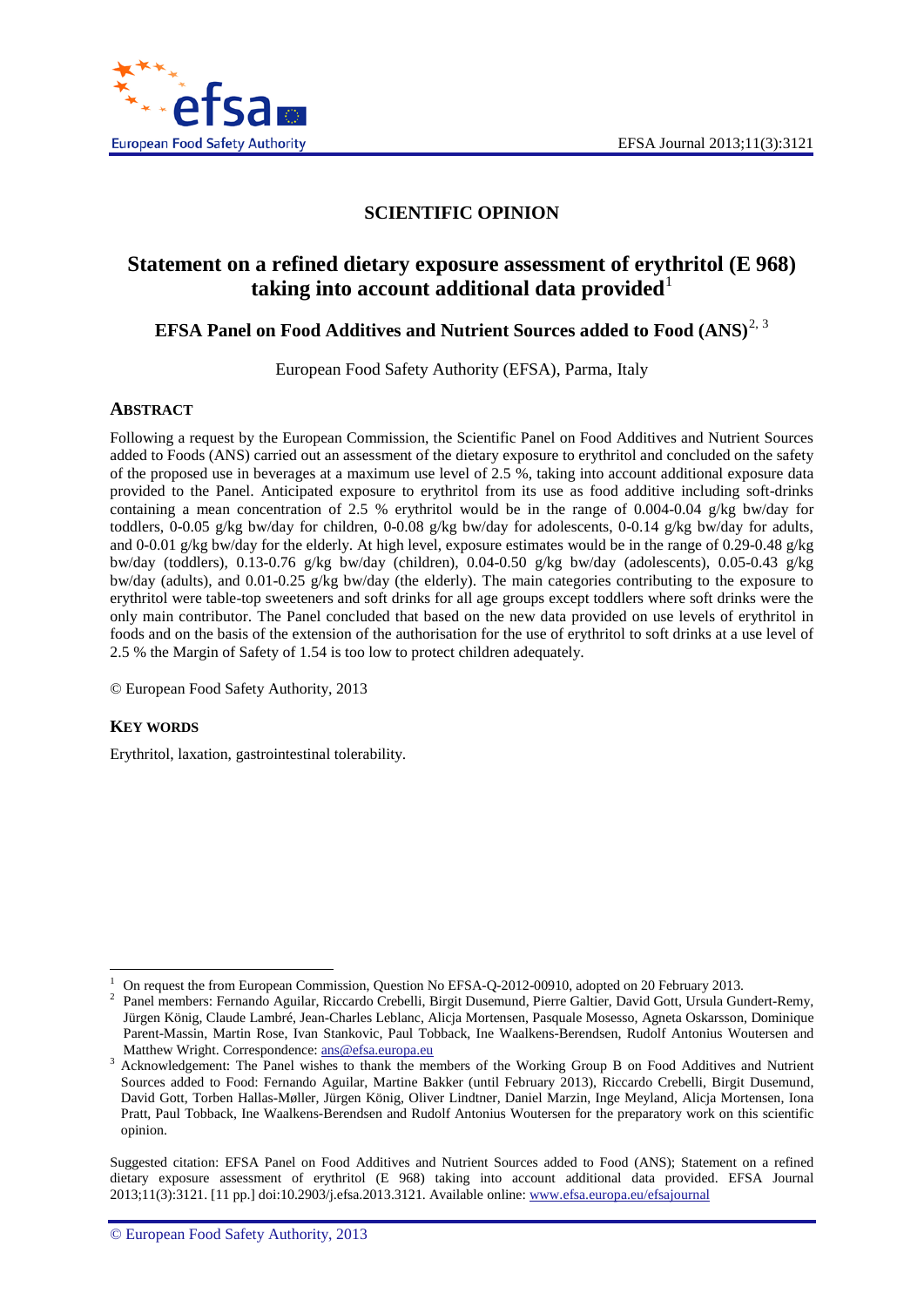## **SUMMARY**

Following a request from the EU Commission, the Scientific Committee on Food (SCF) issued its opinion on erythritol on 5 March 2003 (SCF, 2003). The SCF reached the conclusion that erythritol is safe to use as a food additive. The SCF, however, expressed concerns that the laxative threshold may be exceeded especially by young consumers and through ingestion of erythritol in beverages. Thus, Directive 2006/52/EC of the European Parliament and of the Council amending Directives 94/35/EC and 95/2/EC did not include the use of erythritol in beverages.

The EU Commission has subsequently received a request for the authorisation of the use of erythritol for purposes other than sweetening at a maximum level of 2.5 % in water-based flavoured drinks, energy-reduced or with no added sugar and in milk- and milk-derivative-based or fruit-juice-based drinks, energy-reduced or with no added sugar. The Panel on Food Additives and Nutrient Sources added to Food (ANS) stated in light of these newly submitted data that erythritol intake resulting from an incorporation rate of 2.5 % in beverages (i.e. 0.59 g/kg bw in a single drinking occasion at the 97.5<sup>th</sup> percentile) is below the NOAEL for laxative effects (0.71 g/kg bw). The Panel noted that the Margin of Safety (MOS) between this NOAEL and the estimated daily intake of erythritol resulting from an incorporation rate of 2.5 % in beverages is 1.24 and concluded that this MOS is too low to adequately protect children taking into account the fact that erythritol is also used in other food categories. A safety concern was therefore with respect to GI tolerability for the use of erythritol in beverages at a maximum use level of 2.5 %.

Additional data was provided to assist with the consideration of potential effects on total exposure of other food items that could contain erythritol and might be consumed concurrently with a soft drink containing erythritol. The petitioner also provided data on the maximum use level of erythritol which were slightly lower than those reported for the previous ANS opinion together with data on the typical use level. The petitioner concluded that by applying these data to the consumption data from the UK NDNS from 2008-2009 exposures would be lower than those reported by the ANS Panel. Exposure would be up to 0.45 g/kg bw using the newer food consumption data and  $95<sup>th</sup>$  percentile intakes. When concurrent intake from drinks and all other foods at their maximum use level for only those meals where drinks were consumed was calculated, exposure increased only to 0.46 g/kg bw for a use level in beverages of 2.5 % and to 0.64 g/kg bw for a use levels in beverages of 3.5 %. The petitioner stated that all of these estimates are conservative because they assume that a consumer will choose foods containing the maximum level of erythritol in all possible foods at all times. In view of these new data provided, the Panel performed a refined exposure estimation using the maximum use levels.

For calculation of chronic exposure, intake statistics have been calculated based on individual average consumption over the total survey period excluding surveys with only one day per subject. High level consumption was only calculated for those foods and population groups were the sample size was sufficiently large to allow calculation of the  $95<sup>th</sup>$  percentile. The Panel estimated chronic exposure for the following population groups: toddlers, children, adolescents, adults and the elderly. Calculations were performed using individual body weights.

Anticipated exposure to erythritol from its use as food additive including soft-drinks containing a mean concentration of 2.5 % erythritol would be in the range of 0.004-0.04 g/kg bw/day for toddlers, 0-0.05 g/kg bw/day for children, 0-0.08 g/kg bw/day for adolescents, 0-0.14 g/kg bw/day for adults, and 0-0.01 g/kg bw/day for the elderly. At high level, exposure estimates would be in the range of 0.29-0.48 g/kg bw/day (toddlers), 0.13-0.76 g/kg bw/day (children), 0.04-0.50 g/kg bw/day (adolescents), 0.05-0.43 g/kg bw/day (adults), and 0.01-0.25 g/kg bw/day (the elderly). The main categories contributing to the exposure to erythritol were table-top sweeteners and soft drinks for all age groups except toddlers where soft drinks were the only main contributor.

The exposure to erythritol decreased when taking into account the newly submitted data on the maximum use levels and the more recent food consumption data in contrast to the data used for the ANS opinion in 2010. However, a wide range of exposure to erythritol was found across the different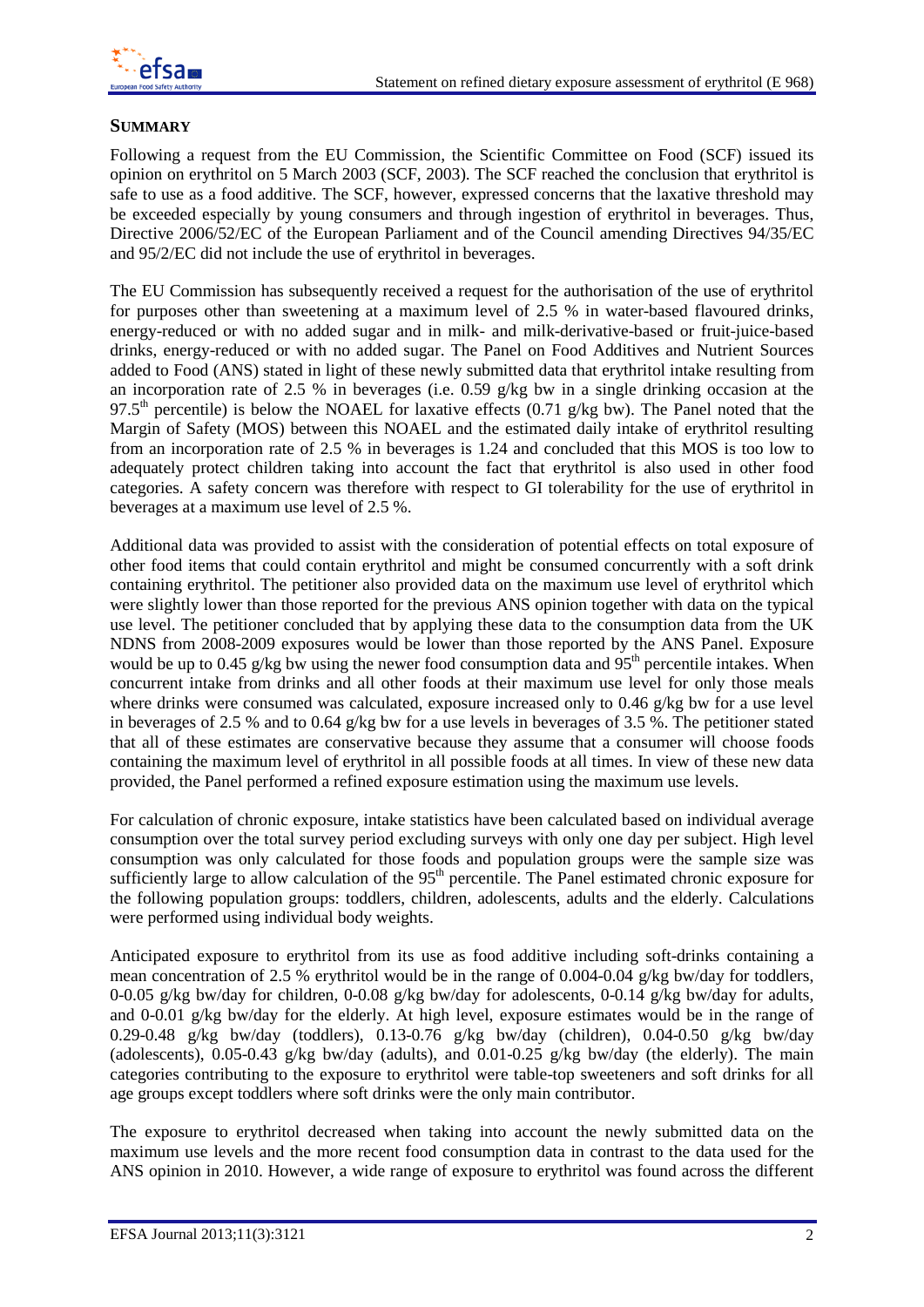

surveys in different European member states leading to higher exposures in particular for children. The Panel noted, however, that not all food categories where erythritol is authorised could have been taken into account for its exposure assessment as no usage data were reported for erythritol for all other food categories not indicated in the data provided by the petitioner. Also, MPLs could not be used to estimate exposure since all other food categories are authorised to contain erythritol at the *quantum satis* level.

Based on the exposure data provided by the petitioner resulting from the consumption data from the UK, the MOS would be increased to 1.54 compared to the MOS of 1.24 from the previous ANS opinion. Considering a NOAEL for laxative effects of 0.71 g/kg bw and a use level of 2.5 % in soft drinks, a toddler aged 1-3 years and a default body weight as suggested by the EFSA SC of 12 kg would have to consume 0.34 L soft drink at one drinking occasion to reach this NOAEL. For children aged 3-9 years and a default body weight of 22 kg and for adults and a default weight of 70 kg the amounts of soft drinks to be consumed at one drinking occasion to reach the NOAEL would be 0.63 L and 1.99 L respectively.

The Panel concluded that based on the new data provided on use levels of erythritol in foods and on the basis of the extension of the authorisation for the use of erythritol to soft drinks at a use level of 2.5 % the MOS of 1.54 is too low to protect children (3-9 years) adequately.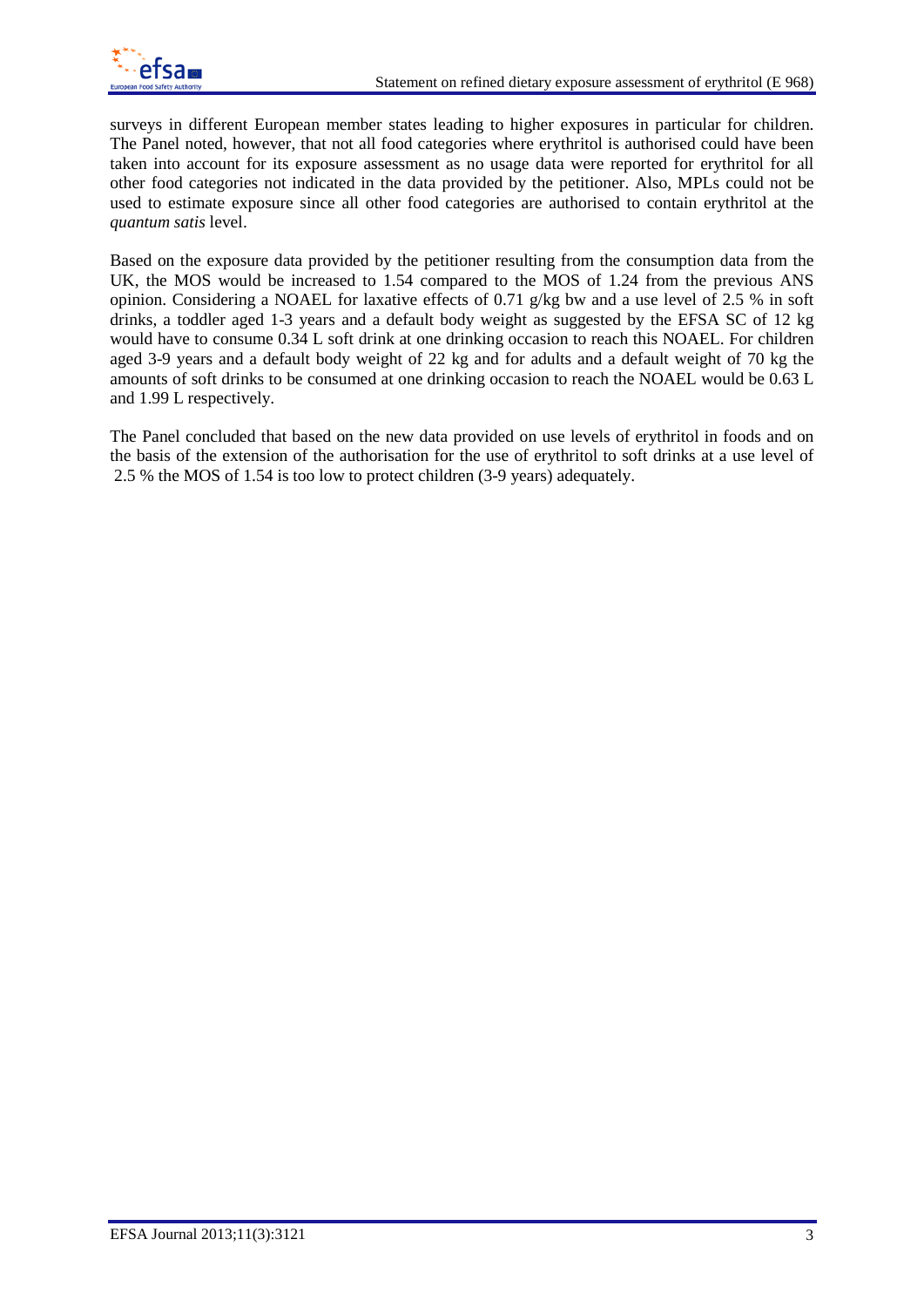

# <span id="page-3-0"></span>**TABLE OF CONTENTS**

| $\mathbf{1}$  |  |  |
|---------------|--|--|
|               |  |  |
| $\mathcal{E}$ |  |  |
| 3.1.          |  |  |
| 3.2.          |  |  |
|               |  |  |
|               |  |  |
|               |  |  |
|               |  |  |
|               |  |  |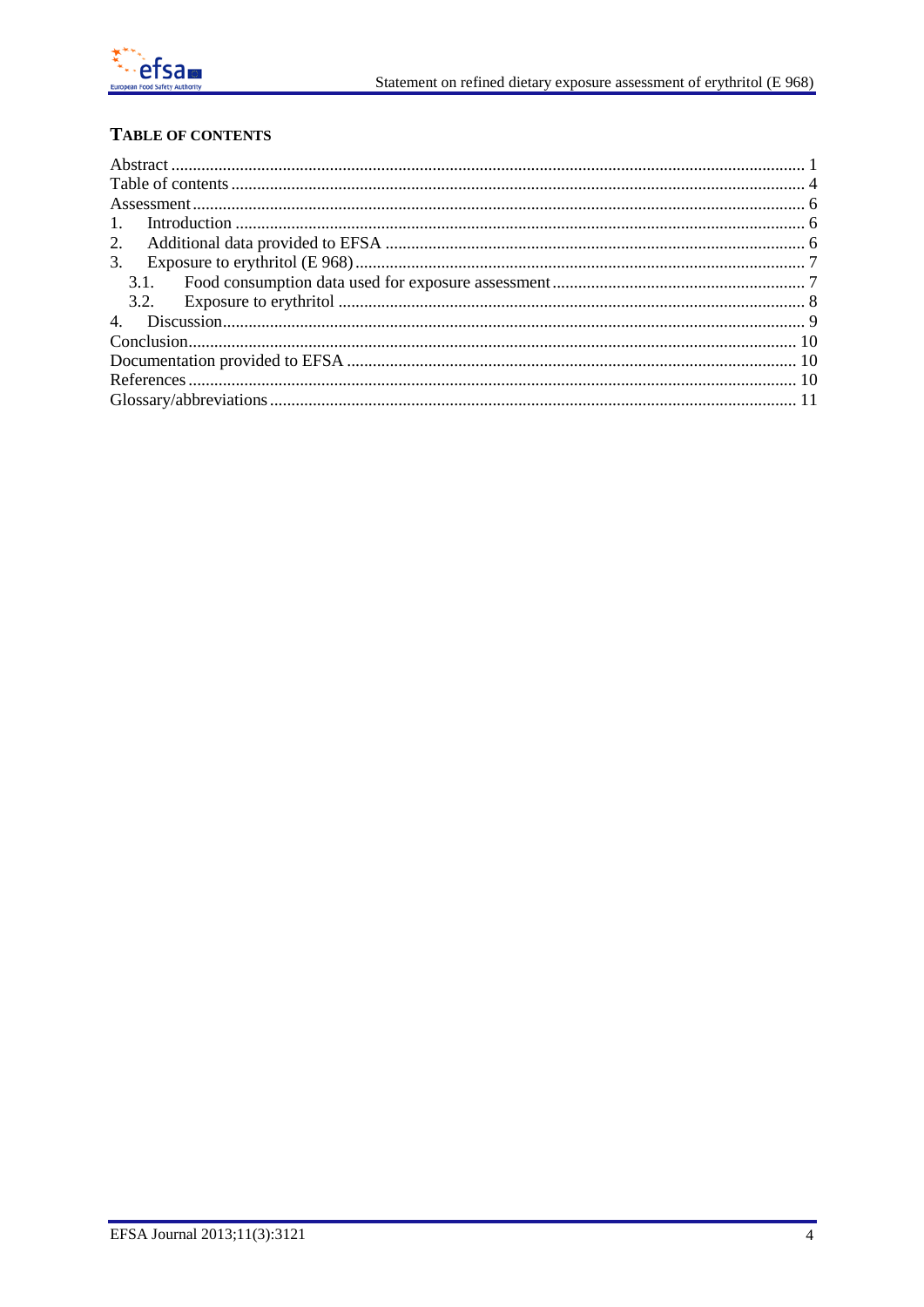

#### **BACKGROUND**

In June 2010 the EFSA Panel on Food Additives and Nutrient Sources adopted a statement in relation to the safety of erythritol (E 968) in the light of new data, including a new paediatric study on the gastrointestinal tolerability of erythritol and taking into account the request for the authorisation of use of erythritol in non-alcoholic beverages at a maximum use level of 2.5 % for non-sweetening purposes.

The Panel noted that erythritol intake resulting from an incorporation rate of 2.5 % in beverages is below the No-Observed-Adverse-Effect Level (NOAEL) for laxative effects.

The Panel noted that the margin of safety (MOS) between this NOAEL and the estimated daily intake is too low to ensure that children are adequately protected taking into account the fact that erythritol is also used in other food categories and that therefore there is a safety concern with respect to gastrointestinal tolerability for this use of erythritol in beverages.

The Health and Consumers Directorate-General has received from the same applicant a renewed application that includes a refined exposure assessment. The applicant concludes that intake from drinks and all other foods to which erythritol has been added at the maximum use level would be 0.46  $g/kg/bw$ , per meal period in young children, which is below the NOAEL of for gastrointestinal tolerance of 0.73 g/kg/bw.

#### **TERMS OF REFERENCE**

The European Commission asks the European Food Safety Authority to give an opinion, in accordance with Regulation (EC) No  $1331/2008<sup>4</sup>$  $1331/2008<sup>4</sup>$  $1331/2008<sup>4</sup>$  establishing a common authorisation procedure for food additives, food enzymes and food flavourings on the dietary exposure to erythritol and on the safety of the proposed use in beverages at a maximum use level of 2.5 %, taking into account the additional exposure data provided by the applicant.

#### **SUPPORTING DOCUMENTS**

Total dietary exposures to erythritol from its use as a sweetening and non-sweetening agent in drinks and foods provided by Cargill R&D Centre Europe.

<span id="page-4-0"></span> <sup>4</sup> Regulation (EC) No 1333/2008 of the European Parliament and of the Council of 16 December 2008 etabslsing a common authorisation procedure for food addtives, food enzymes and food flavorings, OJ L 354, 31.12.2008, p.6.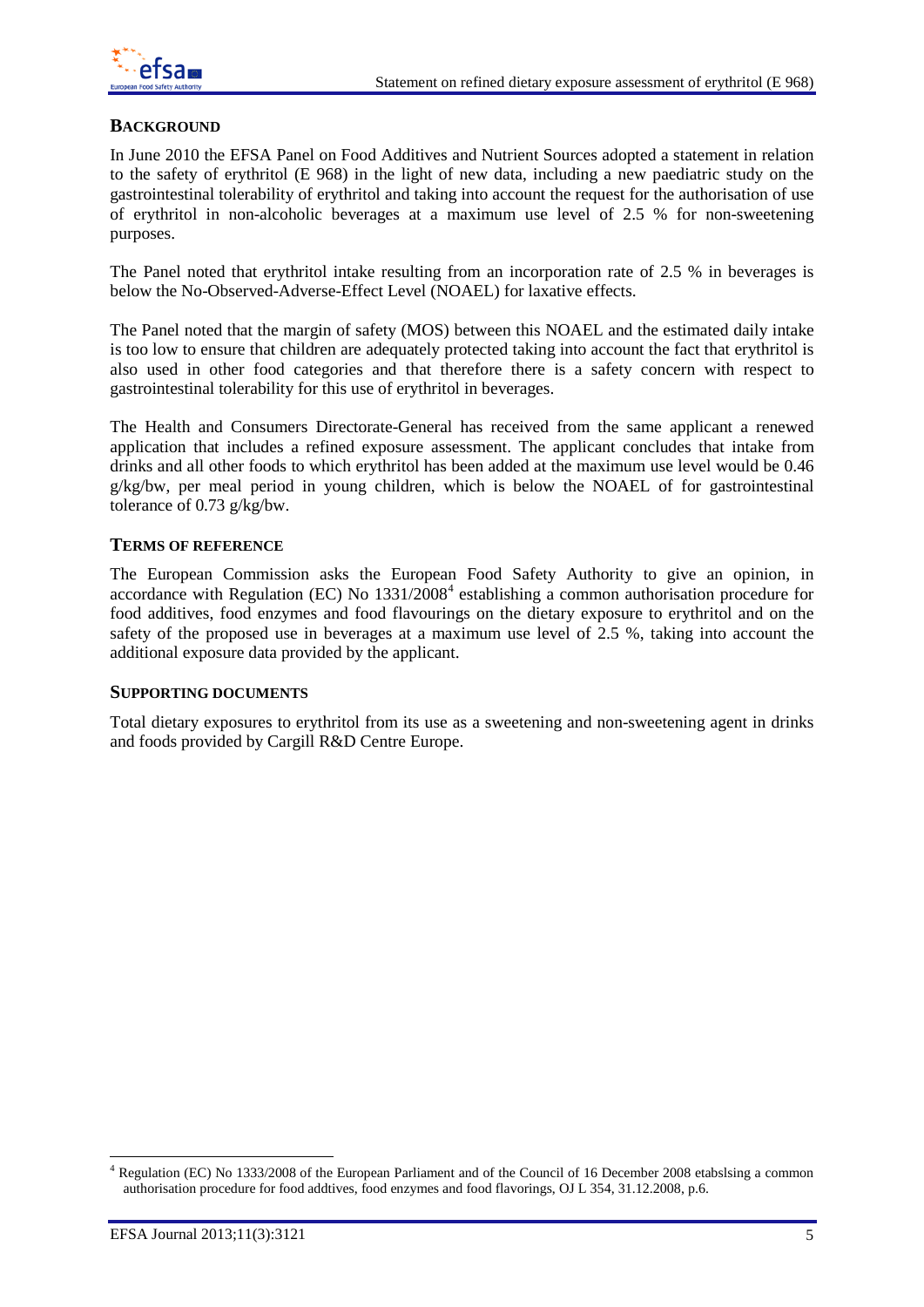

#### <span id="page-5-0"></span>**ASSESSMENT**

#### <span id="page-5-1"></span>**1. Introduction**

Following a request by the European Commission, the Scientific Panel on Food Additives and Nutrient Sources added to Food (ANS) carried out a refined exposure assessment of erythritol as a food additive.

The Scientific Committee on Food (SCF) issued its opinion on erythritol on 5 March 2003 (SCF, 2003). The SCF reached the conclusion that erythritol is safe to use as a food additive. In line with earlier opinions on other polyols, the SCF did not consider it appropriate to set a numerical Acceptable Daily Intake (ADI) for erythritol.

The SCF also noted that erythritol has a laxative effect, but at higher doses than other polyols and concluded that the No Observed Adverse Effect Level (NOAEL) for the laxative effect of erythritol in humans is around 0.5 g/kg bw for a single dose. The SCF expressed concerns that the laxative threshold may be exceeded especially by young consumers and through ingestion of erythritol in beverages. The SCF cautioned that their opinion should not be interpreted as meaning the acceptance of unlimited use in all foods at any technological level because the laxative effect should be borne in mind. Thus, Directive No  $2006/52/EC^5$  $2006/52/EC^5$  $2006/52/EC^5$  of the European Parliament and of the Council amending Directives No 94/35/EC<sup>[6](#page-5-4)</sup> and No 95/2/EC<sup>[7](#page-5-5)</sup> did not include the use of erythritol in beverages.

The EU Commission has subsequently received a request for the authorisation of the use of erythritol for purposes other than sweetening at a maximum level of 2.5 % in the following beverage categories:

- Water-based flavoured drinks, energy-reduced or with no added sugar
- Milk- and milk-derivative-based or fruit-juice-based drinks, energy-reduced or with no added sugar

In the application dossier additional information was submitted, including a new paediatric study on the gastrointestinal tolerability of erythritol and exposure estimates of erythritol intake per drinking occasion by children.

The Panel on Food Additives and Nutrient Sources added to Food (ANS) stated in 2010 (EFSA Panel on Food Additives and Nutrient Sources (ANS), 2010) in light of these newly submitted data that erythritol intake resulting from an incorporation rate of 2.5 % in beverages (i.e. 0.59 g/kg bw in a single drinking occasion at the 97.5<sup>th</sup> percentile) is below the NOAEL for laxative effects (0.71 g/kg) bw). The Panel noted that the Margin of Safety MOS between this NOAEL and the estimated daily intake of erythritol resulting from an incorporation rate of 2.5 % in beverages is 1.24 and concluded that this MOS is too low for children to be adequately protected, taking into account the fact that erythritol is also used in other food categories. A safety concern was therefore noted with respect to GI tolerability for the use of erythritol in beverages at a maximum use level of 2.5 %.

#### <span id="page-5-2"></span>**2. Additional data provided to EFSA**

The petitioner provided additional data to assist with the consideration of potential effects on total exposure of other food items that could contain erythritol and might be consumed concurrently with a soft drink containing erythritol. The initial question to be addressed was the definition of a concurrent consumption time interval, since it was necessary to include foods that might have an additive effect

<span id="page-5-3"></span> <sup>5</sup> Directive 2006/52/EC of the European Parliament and of the Council of 5 July 2006 amending Directive 95/2/EC on food additives other than colours and sweeteners and Directive 94/35/EC on sweeteners for use in foodstuff. OJ L 204,

<span id="page-5-4"></span><sup>26.07.2006,</sup> p 10-22. <sup>6</sup> European Parliament and Council Directive 94/35/EC of 30 June 1994 on sweeteners for use in foodstuffs. OJ L 237,

<span id="page-5-5"></span><sup>10.09.1994.&</sup>lt;br><sup>7</sup> European Parliament And Council Directive No 95/2/EC of 20 February 1995 on food additives other than colours and sweeteners. OJ L 61, 18.03.1995 pp 1-53.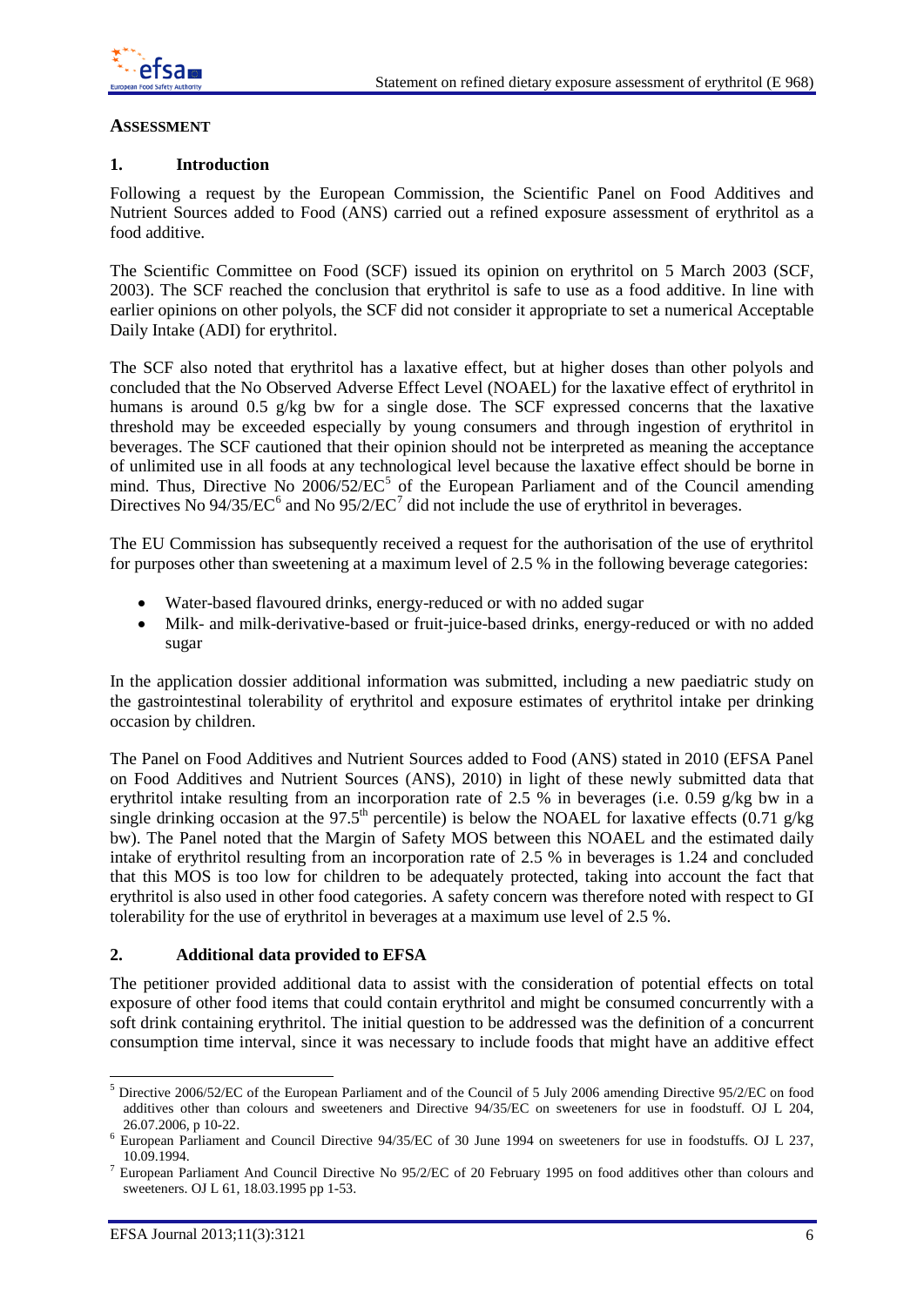on the end-point of concern whilst avoiding foods consumed at a sufficient time apart that the effects would not be additive. The petitioner used data from the UK National Diet and Nutrition Survey (NDNS) data for 2008 to 2009. The food consumption diary in this survey records data for each eating occasion over the four survey days. In addition to the survey day, the meal period during which each item is consumed is also reported. The description of 'meal period' is unique to this survey and is divided over seven intervals covering the main meal times and the periods in-between.

Two to three hour time intervals were identified for the majority of these meal periods which was considered by the petitioner to provide a convenient method for grouping foods consumed concurrently, whilst avoiding the risk of including foods where there was no potential for an additive effect on gastrointestinal intolerance. This approach has been applied by the petitioner to the estimation of total exposure of UK children aged four to six years to investigate the effect of adding additional uses of erythritol to consumption of non-alcoholic beverages.

The petitioner also provided data on the maximum use level of erythritol which were slightly lower than those reported for the previous ANS opinion together with data on the typical use level. These data are listed in Table 1.

| Food category                                  | <b>Typical use level</b><br>$(\%$ by weight) | <b>Maximum</b> use level<br>$(\%$ by weight) |
|------------------------------------------------|----------------------------------------------|----------------------------------------------|
| Table top substitutes                          | 35                                           | 97                                           |
| Sugar free chewing gum                         | 30                                           | 60                                           |
| Sugar free chocolate                           | 25                                           | 45                                           |
| Sweet biscuits/cookies, sugar-free             | 3.5                                          |                                              |
| Low-calorie beverages, including sports drinks | 1.5                                          | 2.5/3.5                                      |
| Lozenges/tablets, sugar-free                   | 50                                           | 95                                           |
| Toffee and fudges/chewy candy, sugar-free      | 25                                           | 45                                           |
| Sweet biscuits/cookies, not sugar-free         |                                              | $\mathfrak{D}$                               |
| Chocolate, not sugar-free                      | 1.5                                          | 4                                            |
| Hard candies, sugar-free                       | 25                                           | 50                                           |

**Table 1:** Maximum level of erythritol in products from different food categories

The petitioner concluded that by applying these data to the consumption data from the UK NDNS from 2008-2009 exposures (Bates et al. 2011) would be lower than those reported by the ANS Panel. Exposure would be up to 0.45 g/kg bw using the newer food consumption data and  $95<sup>th</sup>$  percentile intakes. When concurrent intake from drinks and all other foods at their maximum use level for only those meals where drinks were consumed was calculated, exposure increased only to 0.46 g/kg bw for a use level in beverages of 2.5 % and to 0.64 g/kg bw for a use levels in beverages of 3.5 %. The petitioner stated that all of these estimates are conservative because they assume that a consumer will choose foods containing the maximum level of erythritol in all possible foods at all times.

The Panel performed a refined exposure estimation based on the new data provided by the petitioner as listed in Table 1 using the maximum use levels.

### <span id="page-6-0"></span>**3. Exposure to erythritol (E 968)**

#### <span id="page-6-1"></span>**3.1. Food consumption data used for exposure assessment**

In 2010, the EFSA Comprehensive European Food Consumption Database (Comprehensive Database) has been built from existing national information on food consumption at a detailed level. Competent authorities in the European countries provided EFSA with data on the level of food consumption by the individual consumer from the most recent national dietary survey in their country (cf. Guidance of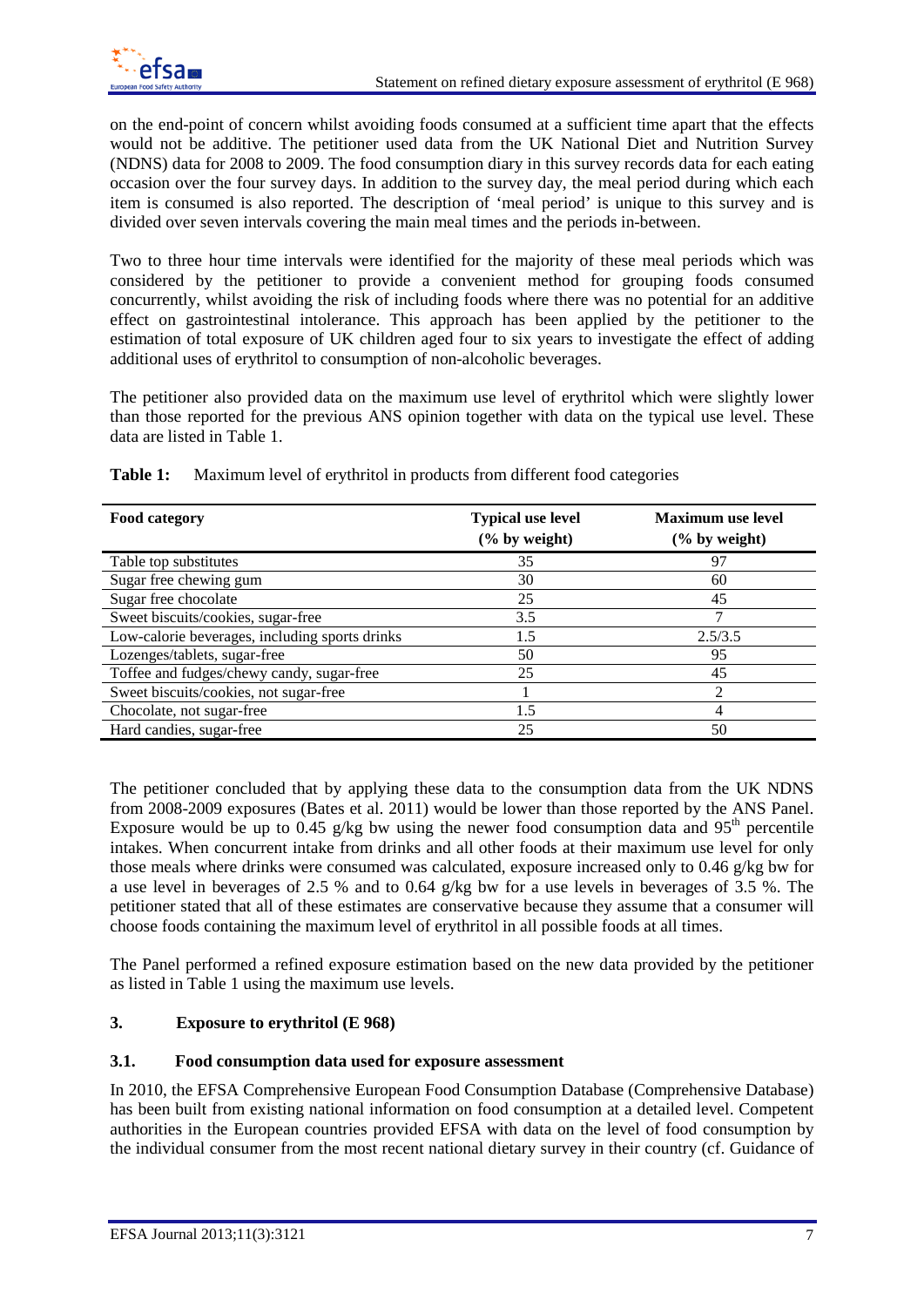

EFSA 'Use of the EFSA Comprehensive European Food Consumption Database in Exposure Assessment' (EFSA, 2011a).

Overall, the food consumption data gathered at EFSA were collected by different methodologies and thus direct country-to-country comparison should be made with caution.

For calculation of chronic exposure, intake statistics have been calculated based on individual average consumption over the total survey period excluding surveys with only one day per subject. High level consumption was only calculated for those foods and population groups were the sample size was sufficiently large to allow calculation of the  $95<sup>th</sup>$  percentile (EFSA, 2011a). The Panel estimated chronic exposure for the following population groups: toddlers, children, adolescents, adults and the elderly. Calculations were performed using individual body weights.

Thus, for the present assessment, food consumption data were available from 26 different dietary surveys carried out in 17 different European countries as mentioned in Table 2:

| <b>Population</b>        | Age range                                            | Countries with food consumption surveys<br>covering more than one day                                                             |
|--------------------------|------------------------------------------------------|-----------------------------------------------------------------------------------------------------------------------------------|
| <b>Toddlers</b>          | from 12 up to and including 35<br>months of age      | Bulgaria, Finland, Germany, Netherlands                                                                                           |
| Children <sup>8</sup>    | from 36 months up to and including<br>9 years of age | Belgium, Bulgaria, Czech Republic, Denmark,<br>Finland, France, Germany, Greece, Italy, Latvia,<br>Netherlands, Spain, Sweden     |
| Adolescents              | from 10 up to and including 17<br>years of age       | Belgium, Cyprus, Czech Republic, Denmark,<br>France, Germany, Italy, Latvia, Spain, Sweden                                        |
| <b>Adults</b>            | from 18 up to and including 64<br>years of age       | Belgium, Czech Republic, Denmark, Finland,<br>France, Germany, Hungary, Ireland, Italy, Latvia,<br>Netherlands, Spain, Sweden, UK |
| The elderly <sup>4</sup> | Older than 65 years                                  | Belgium, Denmark, Finland, France, Germany,<br>Hungary, Italy                                                                     |

**Table 2:** Population groups considered for the exposure estimates of erythritol

Consumption records were codified according to the FoodEx classification system (EFSA, 2011b). Nomenclature from FoodEx classification system has been linked to the Food Classification System as presented in the Commission Regulation (EU) No 112[9](#page-7-2)/2011<sup>9</sup>, part D, to perform exposure estimates.

#### <span id="page-7-0"></span>**3.2. Exposure to erythritol**

Exposure to erythritol from its use as food additive has been calculated by using maximum use levels as listed in Table 1 combined with national consumption data for the five population groups (Table 2).

High level exposure (typically  $95<sup>th</sup>$  percentile of consumers only) was calculated by adding the  $95<sup>th</sup>$ percentile of exposure from one food group (i.e. the one having the highest value) to the mean exposure resulting from the consumption of all other food groups.

This is based on the assumption that an individual might be a high level consumer of one food category and would be an average consumer of the others. This approach has been tested several times by the Panel in re-evaluation of food colours and has shown reasonable correlation with high level total intakes when using the raw food individual consumption data. Therefore, this approach was

<span id="page-7-1"></span> <sup>8</sup> The terms "children" and "the elderly" correspond respectively to "other children" and the merge of "elderly" and "very elderly" in the Guidance of EFSA on the 'Use of the EFSA Comprehensive European Food Consumption Database in

<span id="page-7-2"></span>Exposure Assessment' (EFSA, 2011b). <sup>9</sup> Commission Regulation (EU) No 1129/2011 of 11 November 2011 amending Annex II to Regulation (EC) N°1333/2008 of the European Parliament and of the Council establishing a Union list of food additives. The Panel noted that the Commission Regulation (EU) No 1129/2011 of 11 November 2011 will enter into force on June, 1st 2013 but confirms the approved uses of SSL and CSL as food additive as described in previous Directives still active until end of May 2013.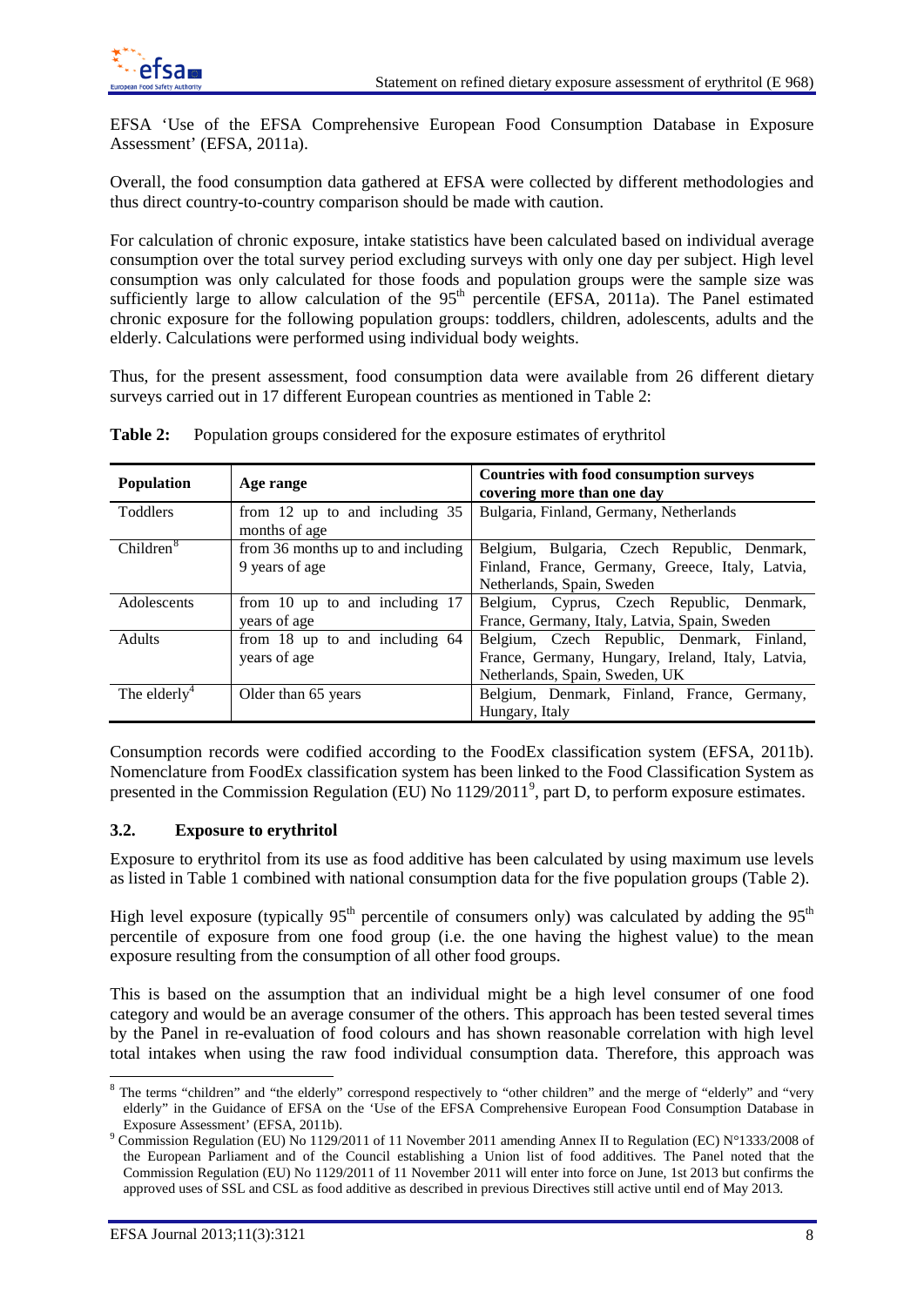

preferred for the calculations based on the MPLs and maximum reported use levels in order to avoid excessively conservative estimates.

However, the Panel noted that its estimates should be considered as being conservative as it is assumed that all processed foods contain erythritol added at the maximum reported use levels.

The Panel noted uncertainties in its exposure estimates based on the inability to calculate exposure for several food categories at a more detailed level as insufficiently robust data on food consumption is available from the EFSA Comprehensive Food Consumption Database. In particular this applies to the use of erythritol in all food categories except sugar-free chewing gum and table-top sweeteners, as these food categories are the only one corresponding directly to food categories in the EFSA comprehensive food consumption database. For these food categories it was assumed that the additive is used for all foods falling into this category, thus leading to overestimation of exposure.

Table 3 summarises the estimated exposure to erythritol from its use as food additive of all five population groups.

| Table 3: | Summary of anticipated exposure to erythritol from its use as food additive using reported |
|----------|--------------------------------------------------------------------------------------------|
|          | use levels in five population groups $(g/kg$ bw/day)                                       |

|                                                                                             | <b>Toddlers</b>                 | Children                    | <b>Adolescents</b>          | <b>Adults</b>             | The elderly                 |
|---------------------------------------------------------------------------------------------|---------------------------------|-----------------------------|-----------------------------|---------------------------|-----------------------------|
|                                                                                             | $(12-35 \text{ months})$        | $(3-9 \text{ years})$       | (10-17 vears)               | (18-64 vears)             | $($ >65 vears $)$           |
| <b>Estimated exposure using</b><br>reported use levels<br>Mean<br>٠<br>High level $10$<br>٠ | $0.004 - 0.04$<br>$0.29 - 0.48$ | $0 - 0.05$<br>$0.13 - 0.76$ | $0 - 0.08$<br>$0.04 - 0.50$ | $0-0.14$<br>$0.05 - 0.43$ | $0 - 0.01$<br>$0.01 - 0.25$ |

The main categories contributing to the exposure to erythritol were table-top sweeteners and soft drinks for all age groups except toddlers where soft drinks were the only main contributor.

#### <span id="page-8-0"></span>**4. Discussion**

An assessment of the exposure to erythritol was made by the Panel taking into account the newly submitted data on the maximum use levels and the more recent food consumption data in contrast to the data used for the ANS opinion in 2010. However, a wide range of exposure to erythritol was found across the different surveys in different European member states leading to higher exposures in particular for children. The Panel noted, however, that these exposure estimates relate to exposure over the entire day and not to a single occasion of consumption and that it is rather unlikely that a frequent concurrent consumption of several food categories containing erythritol at the maximum use level would lead to an exceedance of the NOAEL for laxative effects.

The Panel also noted, however, that not all food categories where erythritol is authorised could have been taken into account for its exposure assessment. No usage data were reported for erythritol for all other food categories not indicated in the data provided by the petitioner. Also, MPLs could not be used to estimate exposure since all other food categories are authorised to contain erythritol at the *quantum satis* level. The main contributor to the exposure to erythritol in this scenario was the food category non-alcoholic flavoured drinks, where the additive at present is not authorised.

The petitioner provided erythritol exposure estimates for children aged 4-6 years based on a use level of 2.5 % in soft drinks of up to 0.45 g/kg bw per meal at the 95<sup>th</sup> percentile and of up to 0.46 g/kg bw for concurrent intake from drinks and all other foods at their maximum use levels. These exposure estimates based on consumption data from the UK are in line with the exposure estimated based on

<span id="page-8-1"></span> $10$  Typically 95<sup>th</sup> percentile of consumers only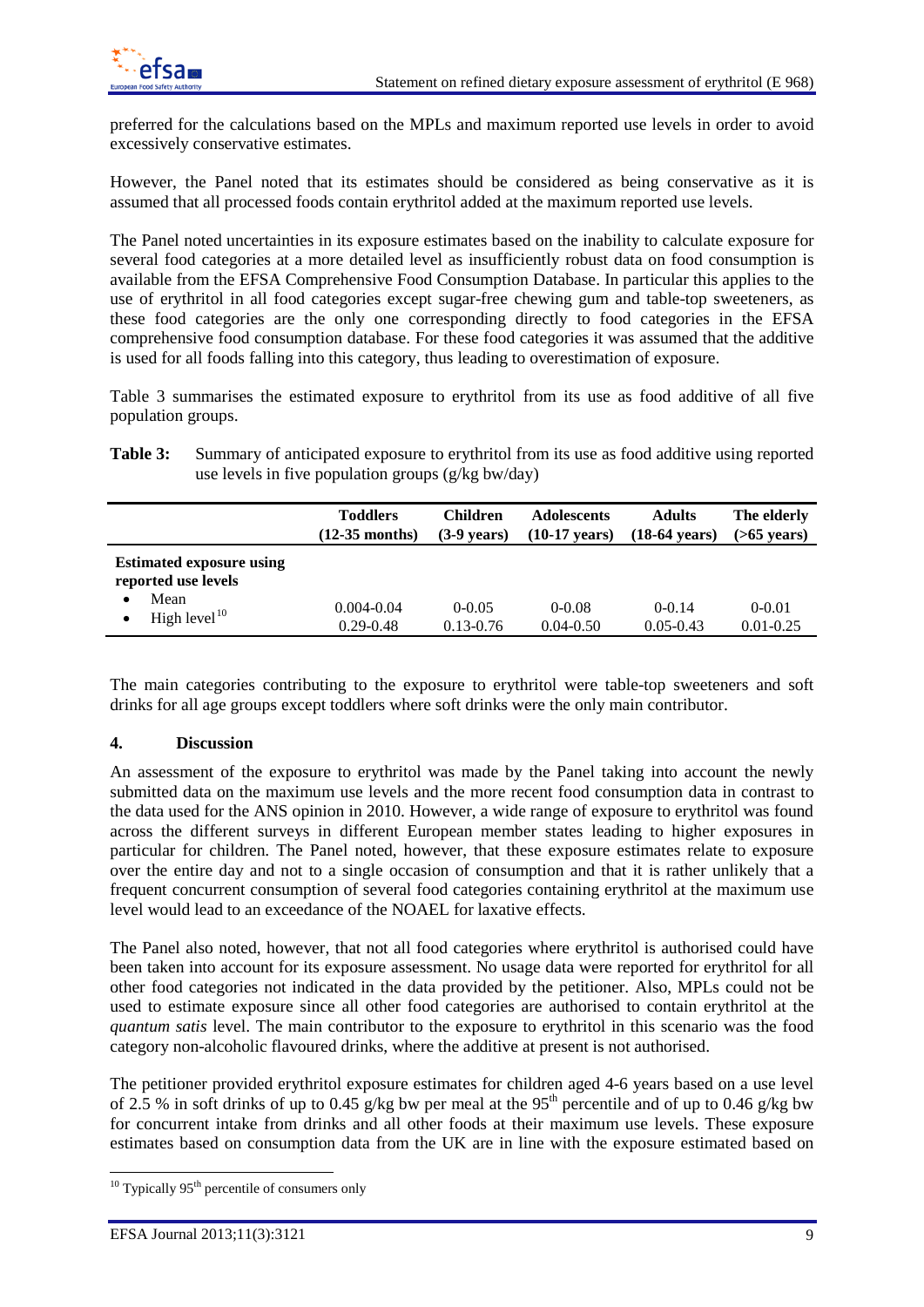consumption data from the EFSA Comprehensive Food Consumption database for several dietary surveys across Europe. Based on the exposure data provided by the petitioner resulting from the consumption data from the UK, the MOS would be increased to 1.54 compared to the MOS of 1.24 from the previous ANS opinion. Considering the exposure estimates listed in Table 3 at the high levels and including those foods where usage data were available, MOS for all day consumption would be 1.48 for toddlers, 0.93 for children, 1.42 for adolescents, 1.65 for adults, and 2.84 for the elderly.

Considering a NOAEL for laxative effects of 0.71 g/kg bw and a use level of 2.5 % in soft drinks, a toddler aged 1-3 years and a default body weight as suggested by the EFSA Scientific Committee of 12 kg would have to consume 0.34 L soft drink at one drinking occasion to reach this NOAEL. For children aged 3-9 years and a default body weight of 22 kg and for adults and a default weight of 70 kg the amounts of soft drinks to be consumed at one drinking occasion to reach the NOAEL would be 0.63 L and 1.99 L respectively.

## <span id="page-9-0"></span>**CONCLUSIONS**

<span id="page-9-1"></span>The Panel concluded that based on the new data provided on use levels of erythritol in foods and on the basis of the extension of the authorisation for the use of erythritol to soft drinks at a use level of 2.5 % the Margin of Safety of 1.54 is too low to protect children (3-9 years) adequately.

### **DOCUMENTATION PROVIDED TO EFSA**

- 1. Total dietary exposures to erythritol from its use as a sweetening and non- sweetening agent in drinks and foods. July 2012. Submitted by Cargill R & D Centre Europe.
- 2. Application for use of erythritol in beverages at a level of maximum 2.5 %. July 2009. Submitted by Cargill R & D Centre Europe.

### <span id="page-9-2"></span>**REFERENCES**

- Bates B, Lennox A and Swan G Eds, 2011. National Diet and Nutrition Survey Headline results from Year 1 of the Rolling Programme (2008/2009). A survey carried out on behalf of the Food Standards Agency and the Department of Health. http://www.food.gov.uk/news/newsarchive/2010/aug/ndnscorrection
- EFSA Panel on Food Additives and Nutrient Sources (ANS), 2010. Statament in relation to the safety of erythritol (E 968) in light of new data, including a new paediatric study on the gastrointestinal (GI) tolerability of erythritol. EFSA Journal 2010; 8(7):1650. [17 pp.]. doi:10.2903/j.efsa.2010.1650. Available online: www.efsa.europa.eu/efsajournal
- EFSA (European Food Safety Authority), 2011a. Use of the EFSA Comprehensive European Food Consumption Database in Exposure Assessment. EFSA Journal 2011;9(3):2097. [34 pp.] doi:10.2903/j.efsa.2011.2097. Available online: www.efsa.europa.eu/efsajournal
- EFSA (European Food Safety Authority), 2011b. Evaluation of the FoodEx, the food classification system applied to the development of the EFSA Comprehensive European Food Consumption Database. EFSA Journal 2011; 9(3):1970. [27 pp.] doi:10.2903/j.efsa.2011.1970. Available online: www.efsa.europa.eu/efsajournal
- SCF, 2003. Opinion of the Scientific Committee on Food on Erythritol. European Commission, Health and Consumer Protection Directorate-General. SCF/CS/ADD/EDUL/215 Final. Opinion expressed on 5 March, 2003. http://ec.europa.eu/food/fs/sc/scf/out175\_en.pdf